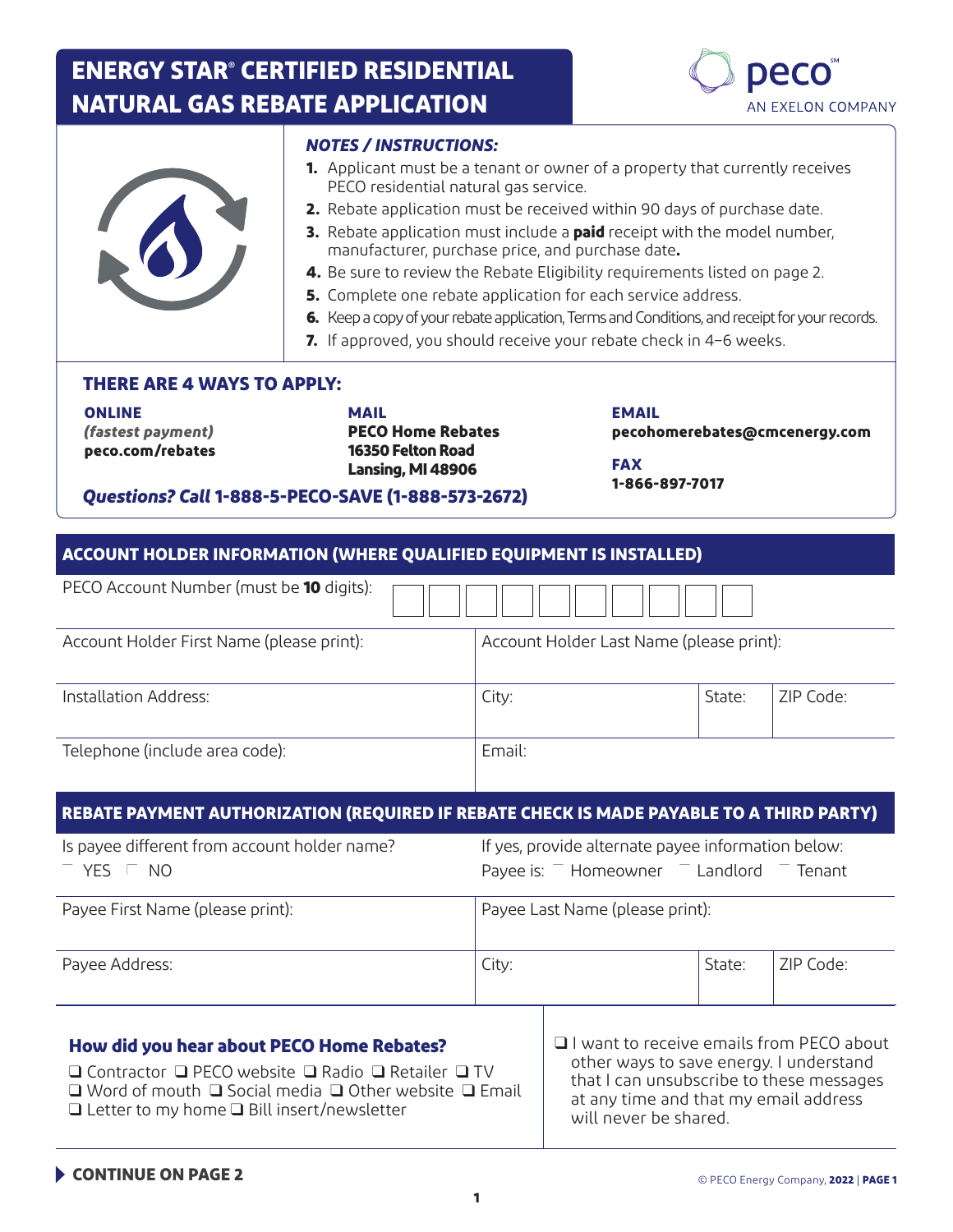#### **REBATE ELIGIBILITY REQUIREMENTS:**

- **1.** All eligibility requirements must be met to qualify.
- **2.** All products must be ENERGY STAR® certified. ENERGY STAR certified natural gas furnace has specific ENERGY STAR requirements of ≥ 95% AFUE with ≤ 2% air leakage and equipped with electronically commutated fan motor (ECM).
- **3.** Qualifying natural gas equipment must be new and installed in a property that currently receives PECO natural gas service.
- **4.** For ECM fan motor rebate, furnace and air handlers equipped with an ECM fan motor must be new and installed in a residence that currently receives PECO electric. (Propane and oil furnaces are not eligible)
- **5.** New construction is not eligible.
- **6.** The rebate paid will not exceed the purchase and installation price.
- **7.** The new natural gas heating system must be the primary or main source of heat.

### **CONTRACTOR / RETAILER INFORMATION**

| Contractor / Retailer Name: |        |           |
|-----------------------------|--------|-----------|
| Address:                    |        |           |
| City:                       | State: | ZIP Code: |

## **PRODUCT INFORMATION**

| <b>PRODUCT</b>                                                                                                       | <b>REBATE</b> | <b>MANUFACTURER</b> | <b>MODEL NUMBER</b> |
|----------------------------------------------------------------------------------------------------------------------|---------------|---------------------|---------------------|
| <b>ENERGY STAR Certified Natural Gas</b><br>Furnace (95-96.9 percent AFUE)                                           | \$300         |                     |                     |
| <b>ENERGY STAR Certified Natural Gas</b><br><b>Furnace (97 percent + AFUE) Installed</b><br>before <b>11/1/21</b>    | \$300         |                     |                     |
| <b>ENERGY STAR Certified Natural Gas</b><br><b>Furnace (97 percent + AFUE) Installed</b><br>on or after 11/1/21      | \$500         |                     |                     |
| <b>ENERGY STAR Certified</b><br><b>Natural Gas Boiler</b>                                                            | \$300         |                     |                     |
| <b>ENERGY STAR Certified Natural Gas</b><br><b>Storage Tank Water Heater Installed</b><br>before <b>11/1/21</b>      | \$50          |                     |                     |
| <b>ENERGY STAR Certified Natural Gas</b><br><b>Storage Tank Water Heater Installed</b><br>on or after <b>11/1/21</b> | \$100         |                     |                     |